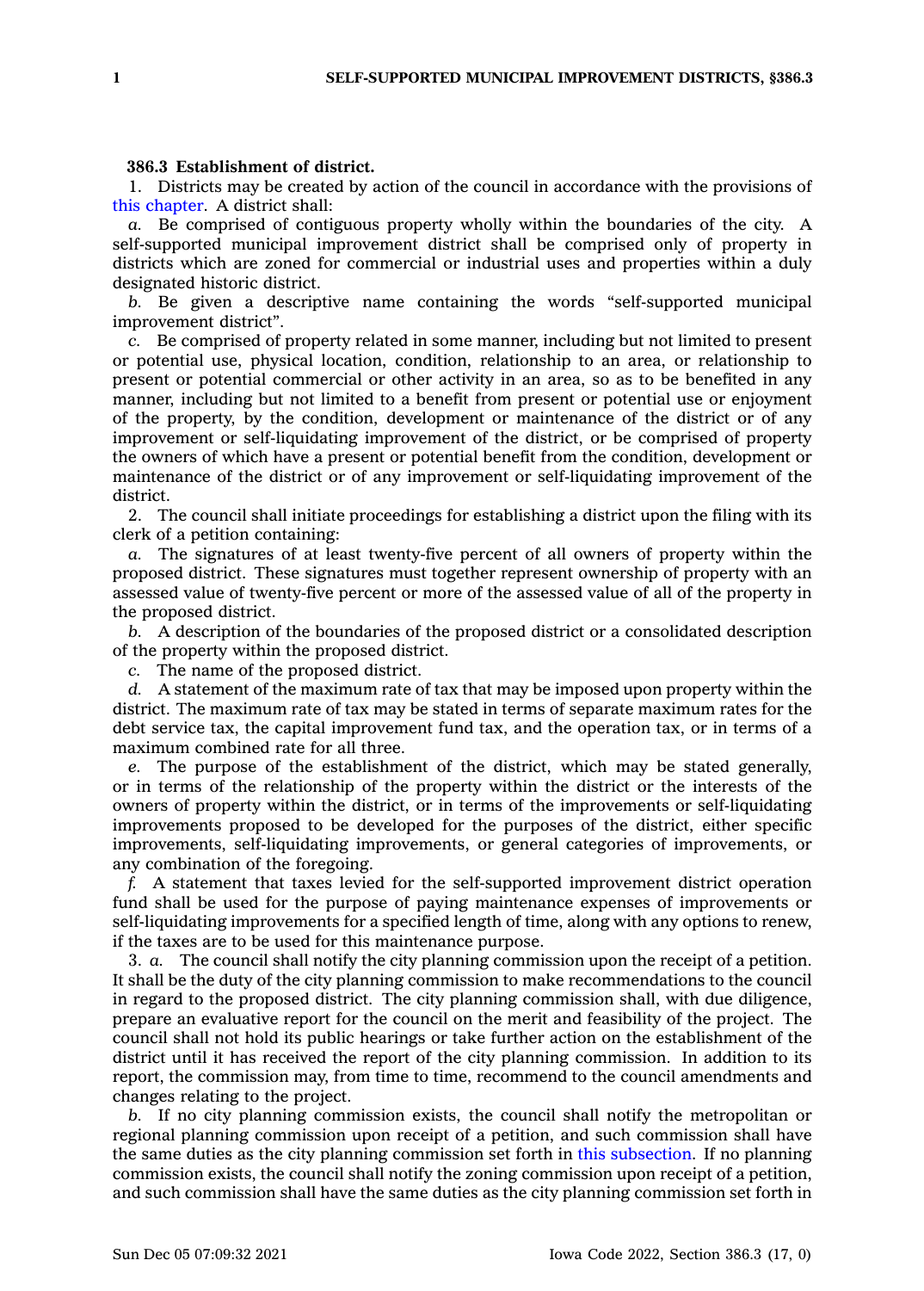this [subsection](https://www.legis.iowa.gov/docs/code/386.3.pdf). If no planning or zoning commission exists, the council shall call <sup>a</sup> hearing on the establishment of <sup>a</sup> district upon receipt of <sup>a</sup> petition.

4. Upon the receipt of the commission's final report the council shall set <sup>a</sup> time and place for <sup>a</sup> meeting at which the council proposes to take action for the establishment of the district, and shall publish notice of the meeting as provided in [section](https://www.legis.iowa.gov/docs/code/362.3.pdf) 362.3, and the clerk shall send <sup>a</sup> copy of the notice by certified mail not less than fifteen days before the meeting to each owner of property within the proposed district at the owner's address as shown by the records of the county auditor. If <sup>a</sup> property is shown to be in the name of more than one owner at the same mailing address, <sup>a</sup> single notice may be mailed addressed to all owners at that address. Failure to receive <sup>a</sup> mailed notice is not grounds for objection to the council's taking any action authorized in this [chapter](https://www.legis.iowa.gov/docs/code//386.pdf).

5. In addition to the time and place of the meeting for hearing on the petition, the notice must state:

- *a.* That <sup>a</sup> petition has been filed with the council asking that <sup>a</sup> district be established.
- *b.* The name of the district.
- *c.* The purpose of the district.

*d.* The property proposed to be included in the district.

*e.* The maximum rate of tax which may be imposed upon the property in the district.

6. At the time and place set in the notice the council shall hear all owners of property in the proposed district or residents of the city desiring to express their views. The council must wait at least thirty days after the public hearing has been held before it may adopt an ordinance establishing <sup>a</sup> district which must be comprised of all the property which the council finds has the relationship or whose owners have the interest described in [subsection](https://www.legis.iowa.gov/docs/code/386.3.pdf) [1](https://www.legis.iowa.gov/docs/code/386.3.pdf), paragraph *"c"*. Property included in the proposed district need not be included in the established district. However, no property may be included in the district that was not included in the proposed district until the council has held another hearing after it has published and mailed the same notice as required in [subsections](https://www.legis.iowa.gov/docs/code/386.3.pdf) 4 and 5 of this [section](https://www.legis.iowa.gov/docs/code/386.3.pdf) on the original petition to the owners of the additional property, or has caused <sup>a</sup> notice of the inclusion of the property to be personally served upon each owner of the additional property, or has received <sup>a</sup> written waiver of notice from each owner of the additional property.

7. Adoption of the ordinance establishing <sup>a</sup> district requires the affirmative vote of three-fourths of all of the members of the council, or in cities having but three members of the council, the affirmative vote of two members. However if <sup>a</sup> remonstrance has been filed with the clerk signed by at least twenty-five percent of all owners of property within the proposed district representing ownership of property with an assessed value of twenty-five percent or more of the assessed value of all of the property in the proposed district, the adoption of the ordinance requires <sup>a</sup> unanimous vote of the council.

8. The clerk shall cause <sup>a</sup> copy of the ordinance to be filed in the office of the county recorder of each county in which any property within the district is located.

9. At any time prior to adoption of an ordinance establishing <sup>a</sup> district, the entire matter of establishing such district shall be withdrawn from council consideration if <sup>a</sup> petition objecting to establishing such district is filed with its clerk containing the signatures of at least forty percent of all owners of property within the proposed district or signatures which together represent ownership of property with an assessed value of forty percent or more of the assessed value of all property within the proposed district.

10. The adoption of an ordinance establishing <sup>a</sup> district is <sup>a</sup> legislative determination that the property within the district has the relationship or its owners have the interest required under [subsection](https://www.legis.iowa.gov/docs/code/386.3.pdf) 1, paragraph *"c"* and includes all of the property within the area which has that relationship or the owners of which have that interest in the district.

11. Any resident or property owner of the city may appeal the action and the decisions of the council, including the creation of the district and the levying of the proposed taxes for the district, to the district court of the county in which any part of the district is located, within thirty days after the date upon which the ordinance creating the district becomes effective, but the action and decision of the council are final and conclusive unless the court finds that the council exceeded its authority. No action may be brought questioning the regularity of the proceedings pertaining to the establishment of <sup>a</sup> district or the validity of the district, or